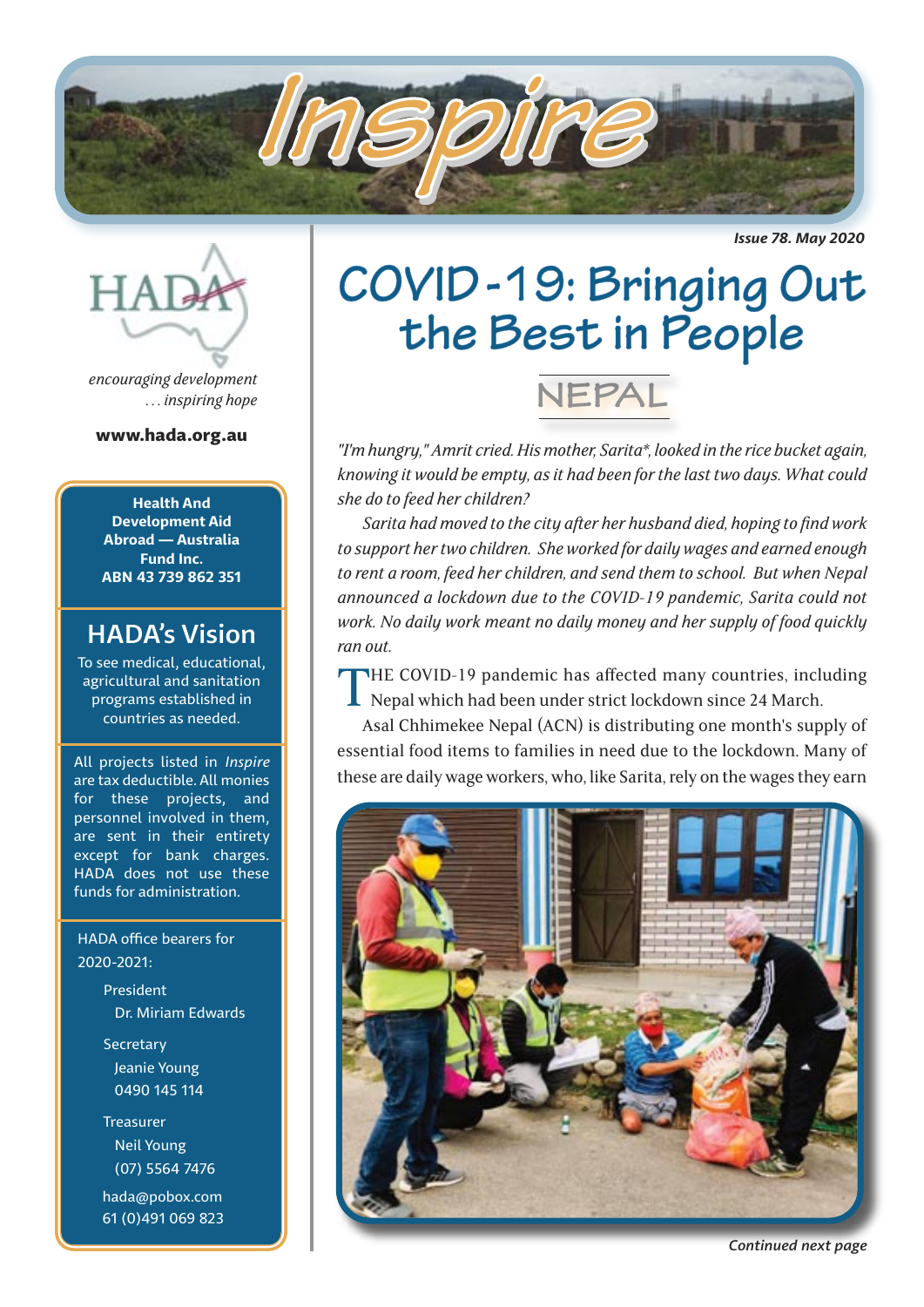each day to buy food for that day. Having little in reserve, they have run out of food as the lockdown continues. Some are migrant workers, elderly, singleparent families, the sick, and those affected by disabilities.

In another community, a man asked if ACN could help several families with disabilities who had nothing to eat and had run out of hope. He had a disability, but refused help for himself, saying though he had little,

It's encouraging to see neighbours and communities helping each other: sometimes sharing the little they have, sometimes connecting those in need with people who can help them.

After bringing food packets for 16 households in one slum

community, who were in desperate need, we found another 32 households in a similar condition. The first 16 households immediately said, "We are all in the same situation, running out of food; we all need support, so let's share this food amongst all of us."

it was enough, and wanted food to go to those more in need.

ACN has been asked to help another 600 households (approximately 4000 people) in poor rural villages in the south of Nepal where we have been involved in health and development activities.

We are also looking ahead to when lockdown ends and how ACN may be able to assist those most affected to get back on their feet again.

**Together, we can make a difference.**

\* Name changed to protect privacy.

*~ Dr Julie Lincoln*

#### **Donations to project NPL-500 will be appreciated.**



**RUNNING** an orphanage is<br>no walk in the park. Long<br>hours of thankless work is<br>often rewarded with a miserable no walk in the park. Long hours of thankless work is salary and no retirement package. People who have lived selflessly for decades often end up struggling to get by, especially towards the end of their long service. However, this is **not** always the case. Sometimes stories of hope emerge.

In 1948, The Good Shepherd Agricultural Mission, an orphanage for destitute children, was started

in the jungles of North India by Maxton Strong and his wife Shirley. Over the last seven decades, the Mission, as it is known locally, has cared for thousands of children, bringing hope and life into the lives of a desperate society.

While made up mostly of volunteers (who receive bed and board), the salaried staff receive a fraction of the payment they could be earning out in the real world. "Working for the Mission is not about yourself, it is about living for something

bigger than you," said Rick Shipway, Director of The Good Shepherd Agricultural Mission. "It is about living to bring change in the lives of children who have been lost, abandoned or abused. There is a lot of fulfilment that comes from work like that." The staff at the Mission can testify to this. However, no matter how full one's heart is, you can't retire on it.

To make matters worse, the Mission has not been in a financial position to build any proper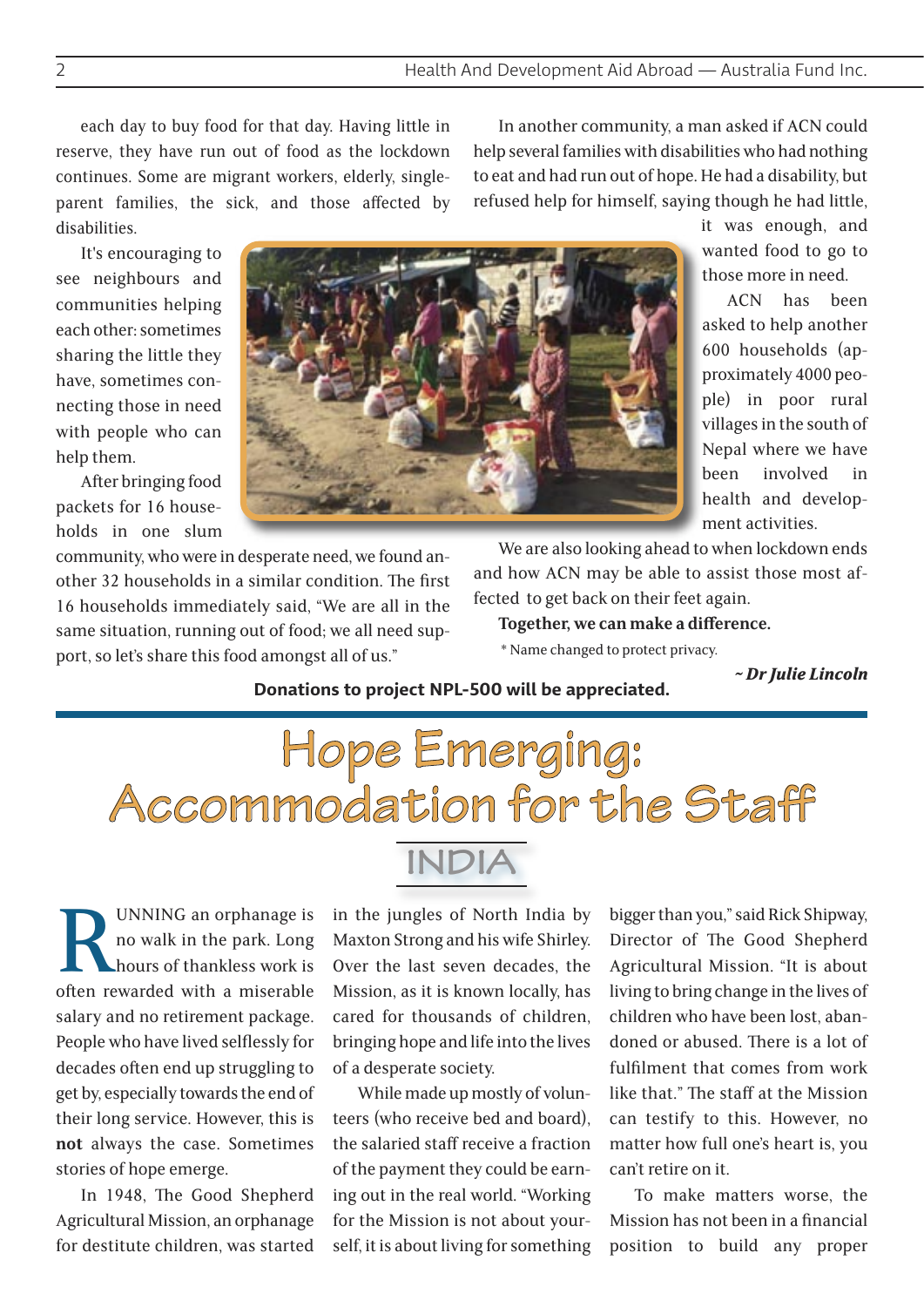

accommodation for their staff. Homes built for them back in the 1960s are now cracked, and rundown; certainly not adequate for the housing of the selfless workers of the Mission.

This is where HADA, through a

partnership with Tasmanian design company S.Group steps into the story. On a visit to the Mission in 2018, Sam, the Director of S.Group, saw the plight of the staff and decided there had to be something

they could do to help.

After an incredibly successful fundraising campaign, S.Group managed to raise over \$200,000 for construction of new Staff Accommodation: six homes for some of the Mission's most dedicated workers. An incredible gift for the people who have worked so hard for so little. A place to retire without concern of leaky roofs, snakes under the mud floor or asbestos.

Construction is in its last stage; in fact, if it wasn't for the disruption caused by COVID-19, the project would most likely be finished by now. Soon these families will have a home they will be proud of, finally receiving at least some reasonable reward for their years of incredible service.

*~ Clifton Shipway*

**Donations to project IND-018 will be appreciated.**



# *TAX DEDUCTIBILITY*

HADA has Gift Deductible Recipient status with the Australian Tax Office and we are able to offer you tax deductible receipts for donations to each of our approved projects.

HADA is run by volunteers and our operational costs are minimal being 1.99% of funds received in 2019. All the funds you donate are sent in their entirety to the project except for bank fees.

If you have been thinking of making a donation, now is the time. You can include the amount in your tax return this year. Either use the donation form that comes with this *Inspire* or go to our website www.hada.org.au and make your donation there.

*'You have not lived today until you have done something for someone who can never repay you.' — John Bunyan*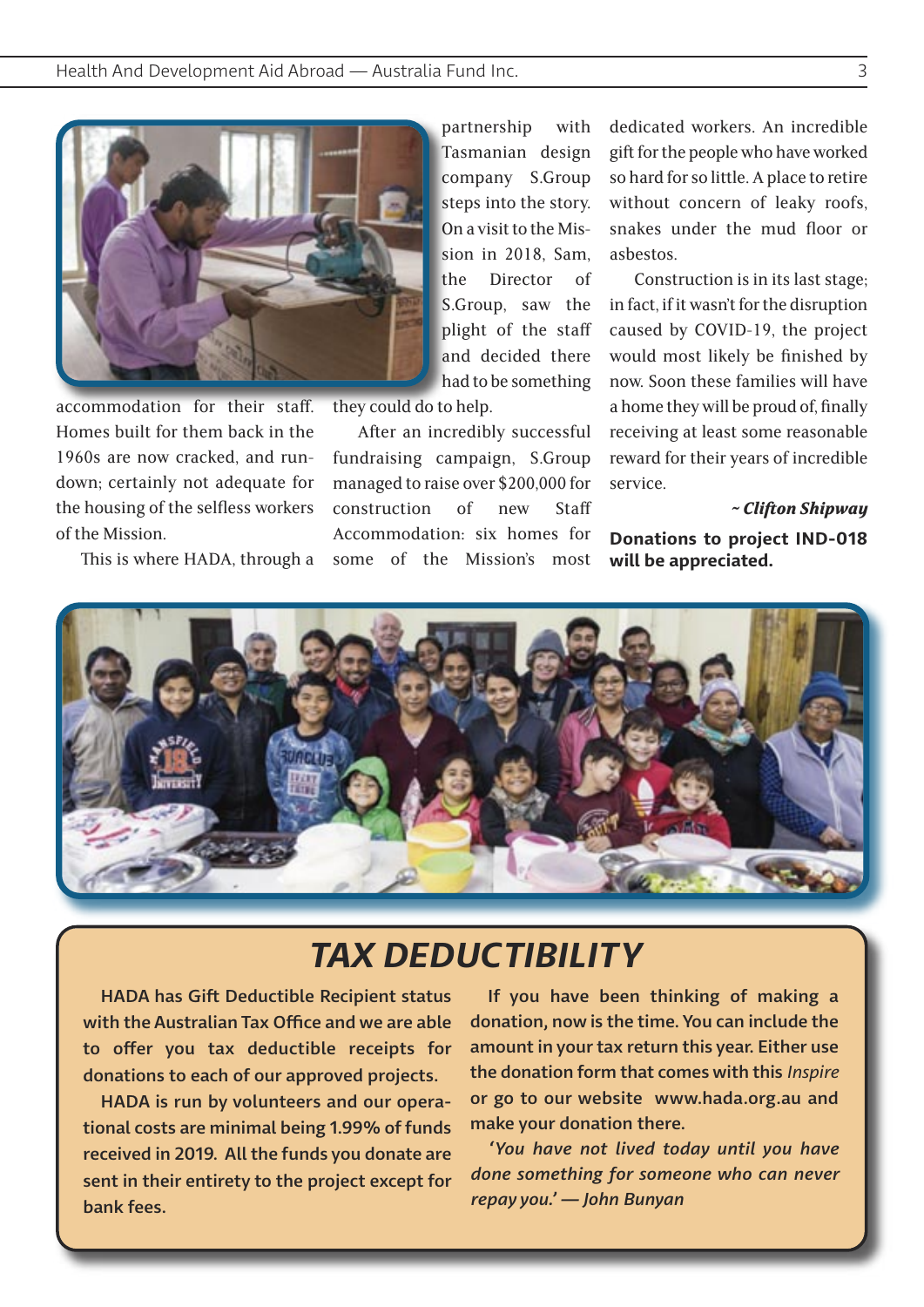# **Life Care Primary School**

# **UGANDA**

VISITING the Grace Care project in Uganda is<br>always joyous and inspiring, and our visit in<br>March this year was no exception. The project<br>has been educating needy Ugandan children, mainly always joyous and inspiring, and our visit in March this year was no exception. The project has been educating needy Ugandan children, mainly orphans, for over ten years throught the Life Care Primary School in Kampala.

 It is a very different place from when I first visited in 2013. Then the classes were held in wooden sheds, sanitation was inadequate, the drinking water was boiled, and the lunches for over 90 children were cooked over an open fire.



Now over 200 children learn in freshly painted brick classrooms, bathrooms are connected to a functioning septic system, lunches are cooked on a safe wood-fired stove, and there is a water purifier for drinking water.

What hasn't changed is the children's appetite for learning. They are well-behaved and were a joy to be with. Their enjoyment and pride in their school is obvious.

We saw all but one of the children sponsored by Australian supporters. We have come to know many of these children over the last five years, and watched their progress academically and personally.

Many have very difficult family circumstances. One young woman cannot return home as she is terrified of her bullying uncle (she spends most holidays at her boarding school, and last Christmas she stayed with the Ugandan program managers). Another girl has no relatives who will take her during the school holidays; she stays with foster families. Rachel, aged three, lost her father early this year, and has become our youngest sponsor child. Sponsorship has enabled her to attend preschool, freeing her mother to find work and feed the family. One of our older sponsor children is Elvis, whose relatives told him to go to stay with "those Christians". He now lives at the primary school, sharing a room with his friend Klaus, and the boys attend a nearby secondary school.

Now a secondary school is being built to continue

the children's education through a vocational high school. We visited this site, where significant progress has been made towards the ground floor of the main building. The walls are solidly built from



local bricks tied in with concrete pillars.

More funds are urgently needed to complete the building so more of the children graduating from Life Care Primary School can attend high school, and learn in a safe, nurturing environment.

### *~ Nikki Lomman*  **Donations to project UGA-022 will be appreciated.**

**Health And Development Aid Abroad PO Box 733, Ashmore City, Qld 4214, Australia**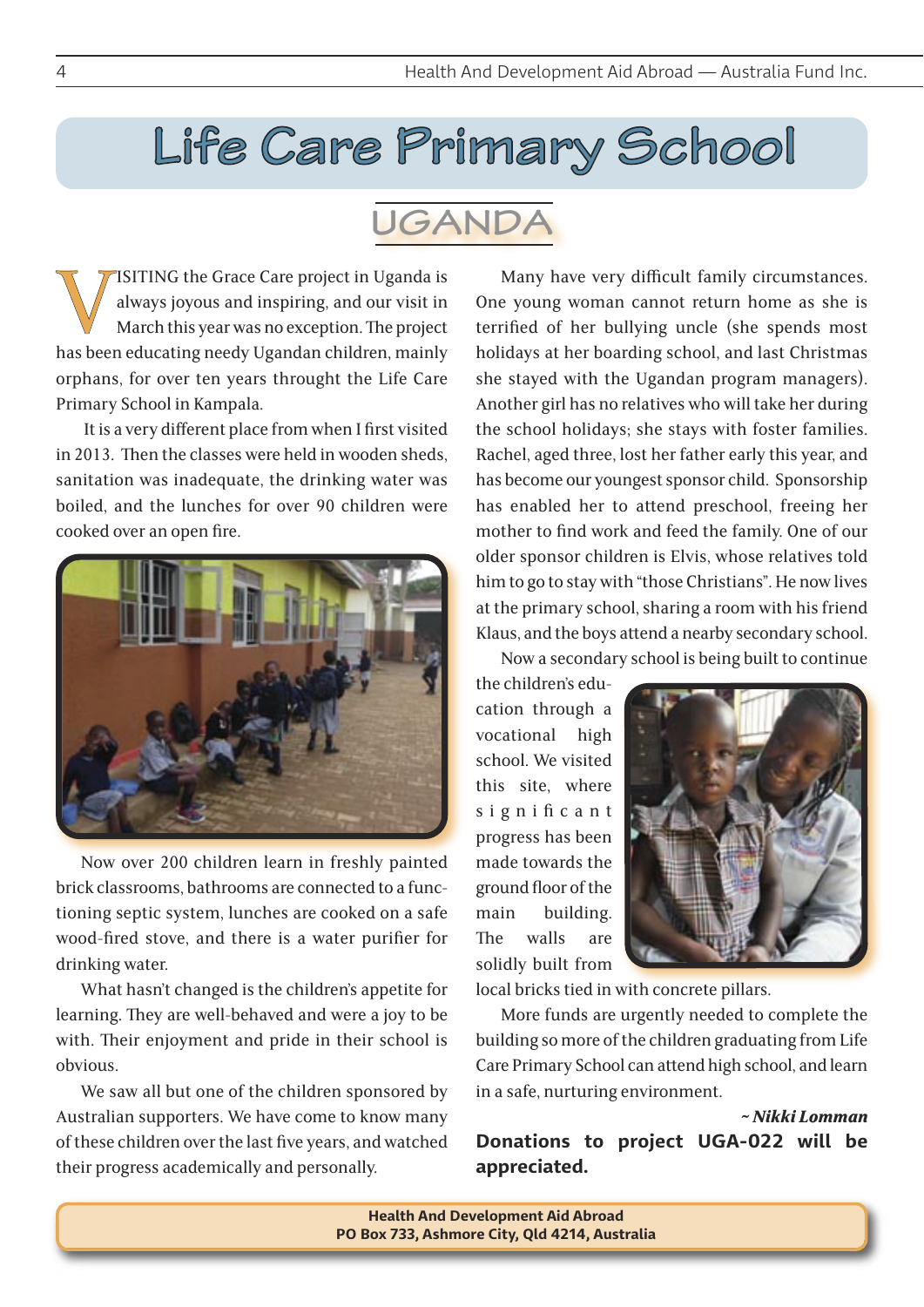# **Current HADA Projects** 78

All projects listed are approved for tax deductibility encouraging development



. . . inspiring hope

#### *AFRICA and ASIA*

#### **Medical Training in Africa and Asia**

Manager: Dr Judith Goh

• Training African and Asian doctors in treating women with genital tract fistula [AFR-010]

#### **Library Aid International Inc**

Manager: Peter Cunningham

• Providing books for schools to improve educational outcomes and life opportunities. [AFR-011]

#### *BANGLADESH*

**New Hope Ministry Bangladesh Trust** Manager: Warwick Lloyd

- **Multi-Purpose Educational Buildings** building multi-function education facilities [BGD-012]
- **Orphanage and School Self-Sufficiency Project** (Replaces BGD-010) Provides high-level schooling and gains funds for the orphanage [BGD-013]
- **Orphanage and Schools Benevolent Project** Provides self-sufficiency projects for communities, training to gain employment and adult education [BGD-500]

#### *BURUNDI*

**Mustard Seed Projects**

#### Manager: Des Willmott

• Meat chickens, fish farming and biogas projects [BDI-010]

#### *CAMBODIA*

#### **Siem Reap**

Manager: Jun Kim

• **Bridge of Hope:** Working with families and communities to prevent children at risk becoming street children (or sold/ ending up in prostitution). [KHM-500] (This replaces KHM-010)

#### **Good Neighbours Pre-School**

Manager: Julie and Will Fowles • A pre-school for disadvantaged children [KHM-013]

#### *INDIA*

#### **Asha Bhawan Community Building Project**

Manager: Keith Bergmeier

• Rescuing men and women from drug and alcohol addiction and seeing them transformed into responsible citizens [IND-050]

#### *INDIA*

#### **Maxton Strong School Kindergarten Upgrade**

Manager: Clifton Shipway [IND-015] • Kindergarten Upgrade: to provide suitable education facilities for early learners [IND-019]

#### **Maxton Strong School Staff Accommodation**

Manager: Rick Shipway [IND-014]

• Building accommodation for school staff [IND-018].

#### **Good Shepherd Agricultural Mission**

Manager: Rick Shipway [IND-014]

• The care and protection of orphaned children [IND-501].

#### *IRAQ*

#### **Sulaymaniyah, Kurdistan**

**Optician Training Centre**

• Apprenticeship program for opticians [IRQ-010]

#### *KAZAKHSTAN*

#### **HADA, Astana** Manager: David Pichotta [KAZ-013]

- **Alcoholism:** Education, literature, and support groups for alcoholics and their families [KAZ-010]
- **Open Doors Community Centre:** a place to gain employable skills and life skills for young adults, couples and parents [KAZ-011]
- **Valueology:** assisting schools by providing materials, and teaching values to teenagers [KAZ-012]

#### *MONGOLIA*

#### **Good Neighbor Society, Ulaanbaatar**

Manager: Sarantsetseg Baasankhuu • Family Development Program [MNG-010]

**Good Neighbour Society — Mobile Drop-In Centre**

Manager: Corrie van der Esch [MNG 019] • Assist homeless people in Ulaanbaatar [MNG-018]

#### *NEPAL*

#### **Nepali Health, Development & Disaster Response (ACN)**

Manager: Dr Julie Lincoln [NPL-011] • Providing access to safe drinking water and toilets, improve knowledge of hygiene/ sanitation, nutrition and preventable diseases [NPL-500]

#### *PAPUA NEW GUINEA*

#### **Haus Pikinini P4K Orphanages Development**

Manager: Donna Harvey-Hall

• Building orphanages to create a positive, loving environment for abandoned and neglected children [PNG-010]

#### *SIERRA LEONE*

#### **Education Community Care Program**

#### Manager: Dr Themi Adamopoulo

• Providing school canteen, medical clinic, and toilets [SLE-500]

#### **P4KA Orphanages Development**

• Building orphanages to create a positive, loving environment for abandoned and neglected children. [SLE-012]

#### *SOUTH AFRICA*

#### **My Father's House Worcester**

- Manager: Jan Buchanan [ZAF-011] • Community Centre for vulnerable
- teenagers [ZAF-010]

#### *UGANDA*

#### **Grace Care Child Program Secondary School**

Manager: Emmanuel Kanuli • To build classrooms for orphaned/ disadvantaged children [UGA-022]

#### *VANUATU*

#### **Victory School of Hope**

Manager: Zebedee Tanga

• To build new classrooms for school in Blacksands community [VUT-010]

#### *ZAMBIA*

#### **Oasis Care Project, Ndola**

Manager: Lainah Phiri [ZMB-013]

- **Market garden** for orphanage [ZMB-010]
- Gardeners: Benson and Alison [ZMB-012]

#### **P4K Zambia Education and Community Care Program**

- Manager: Joyce Chimbila
- Community care and education [ZMB-500]

#### *DISASTER RELIEF*

- Bangladesh floods [DIS-000]<br>• Heln for Syrian refugees [DIS-
- Help for Syrian refugees [DIS-010]

#### *WHERE MOST NEEDED*

The board will allocate these funds to projects in most need [WMN-010]